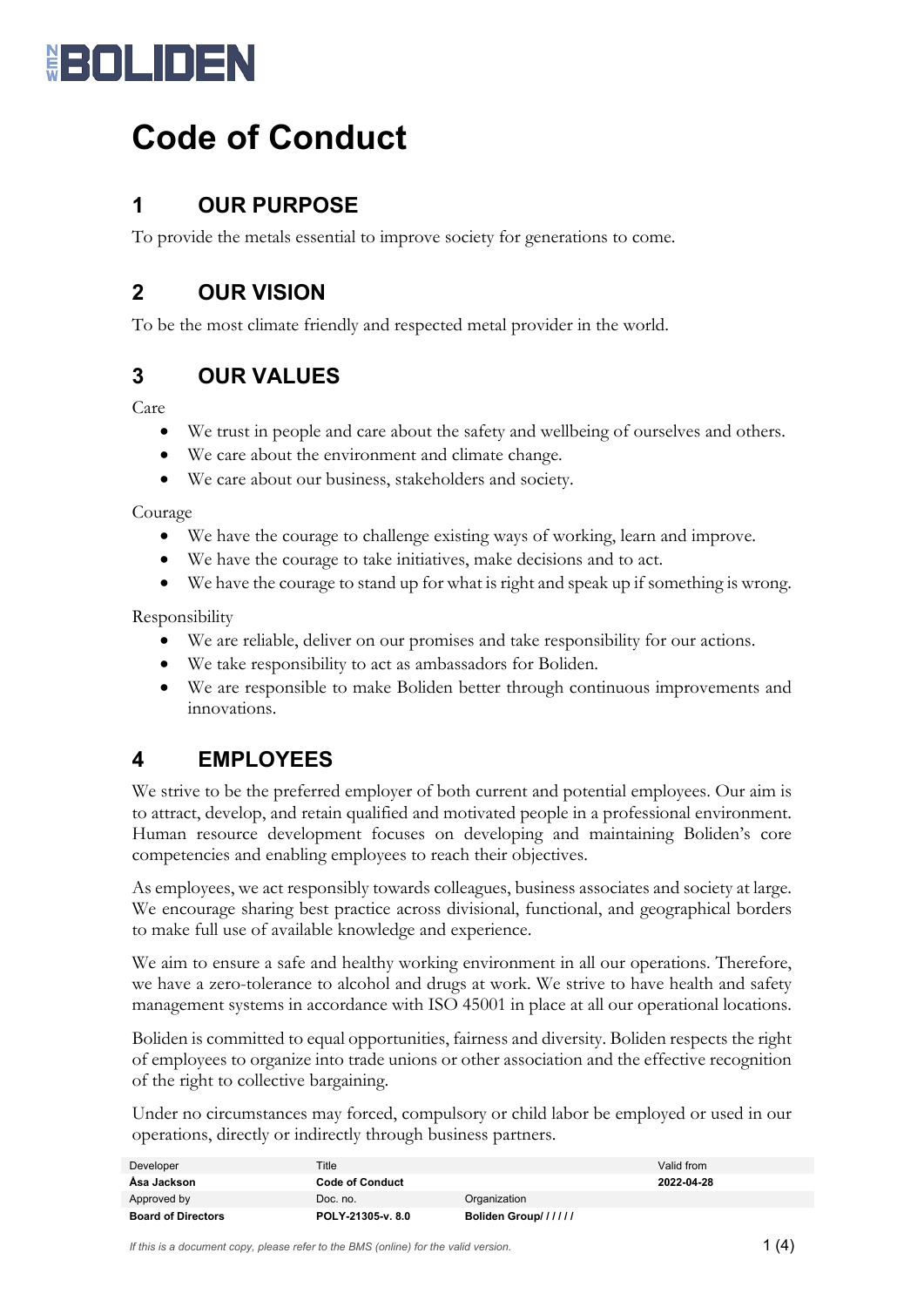

# **5 SOCIETY**

Boliden adheres to the UN Declaration of Human Rights and ILO's fundamental conventions. Boliden is a signatory member of the UN Global Compact and are as such committed to its ten principles pertaining to human rights, labor rights, environment and anti-corruption.

Our goal is to be a good corporate citizen and we strive to behave in an ethical manner towards the society. We value good community relations. In our work, we are mindful of local culture and customs, while promoting our values, policies and standards.

We contribute to long-term economic growth by providing metals that are important for society's sustainable development.

# **6 ENVIRONMENT**

We conduct activities to avoid, minimize or mitigate negative environmental impacts. We promote greater environmental responsibility throughout our operations by using the limited resources of land, water and energy in a sustainable way. We have environmental and energy management systems in accordance with ISO 14001 and ISO 50001 at all our significant operational locations. Our forests are FSC certified in order to promote responsible forestry.

Boliden endeavors to use the best available environmental technology developed both inhouse and in partnership with leading technology suppliers. We are committed to create value through generation of products from by-products and waste in order to contribute to a circular economy.

## **7 BUSINESS PARTNERS AND CUSTOMERS**

Boliden offers a long-term commitment to our business partners.

We act responsibly in all commercial relationships with our customers, suppliers, contractors and all other business partners. We select business partners based on objective business criteria as well as their environmental and social performance. We expect them to adhere to our Business Partner Code of Conduct. We strive to be a preferred supplier to our customers.

## **8 CAPITAL MARKETS**

As a listed company, we comply with applicable rules and regulations regarding providing financial and other market related information in order to convey a correct and fair view of the Group and its share price. Anyone in the possession of insider information may not, for themselves or on another person's behalf, buy, sell or exchange Boliden's financial instruments. Insider information is treated in accordance with applicable market abuse rules, regulations, and internal policies.

| Developer                 | Title                  |                     | Valid from |
|---------------------------|------------------------|---------------------|------------|
| Asa Jackson               | <b>Code of Conduct</b> |                     | 2022-04-28 |
| Approved by               | Doc. no.               | Organization        |            |
| <b>Board of Directors</b> | POLY-21305-v. 8.0      | Boliden Group////// |            |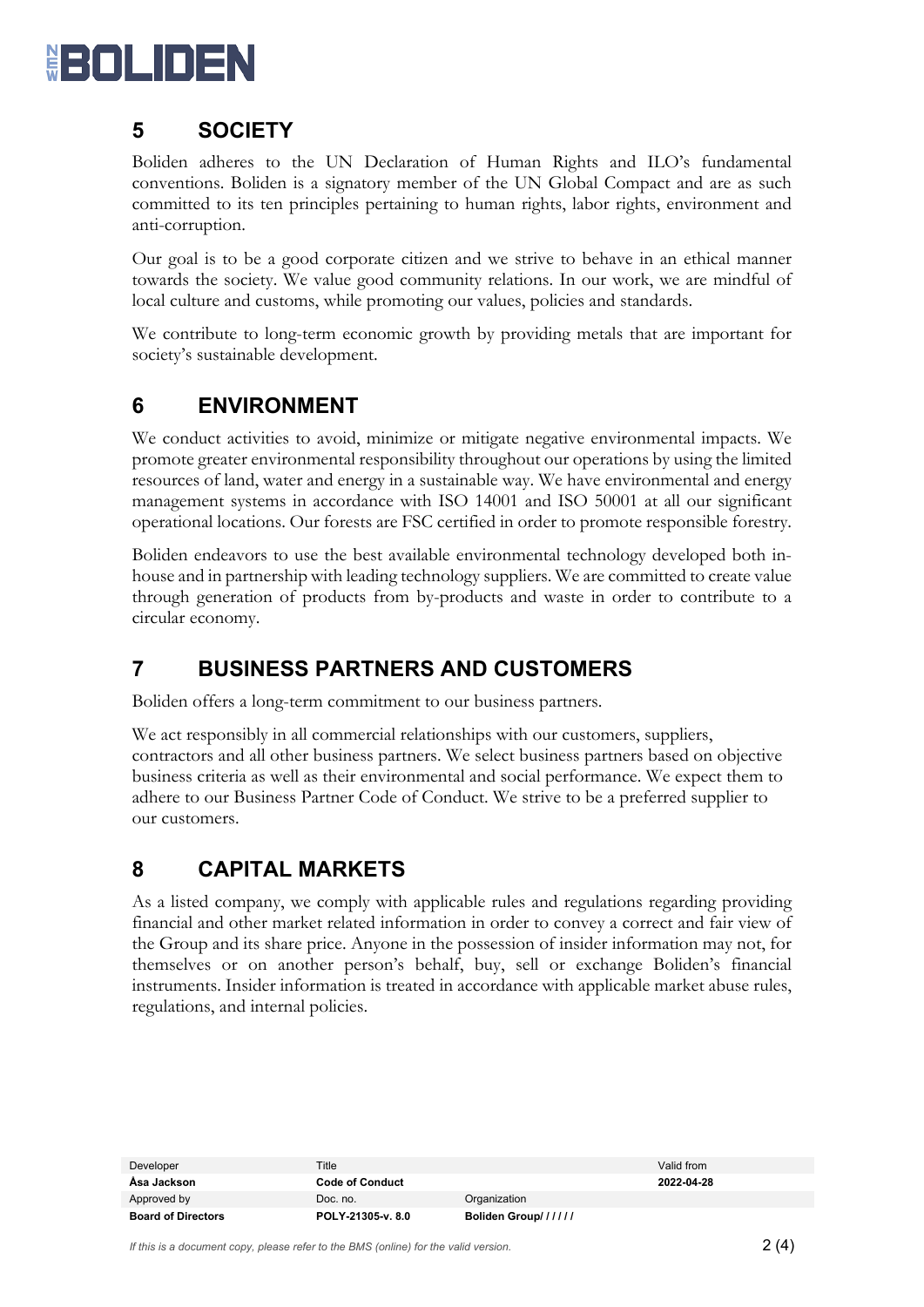

### **9 TRANSPARENCY**

In our communication, we are committed to openness, truthfulness and accuracy (subject to applicable market abuse or confidentiality requirements). Boliden provides reliable and relevant information on its activities in a timely, regular manner and considers interaction and constructive dialogue with stakeholders positive and important.

## **10 BUSINESS INTEGRITY**

In addition to laws and regulations, we respect and comply with our Group policies and guidelines. Furthermore, we shall observe high business standards and act in an ethical manner.

#### **Bribery and corruption**

We have a zero tolerance to bribery, corruption or improper payments in our business dealings and transactions, both within our own organization and in relation to our business partners. We apply the Code on Gifts, Rewards and other Benefits in Business issued by the Swedish Anti-Corruption Institute in addition to applicable rules and regulations and internal policies.

#### **Conflicts of interests**

We shall avoid conflicts of interest situations, seeking personal advantages in that may not be in line with the best interests of the Group.

#### **Competition compliance**

We promote free and fair competition to ensure consumers obtain highest quality at lowest possible price and to help innovative and efficient companies to prosper. We do not enter into inappropriate discussions, agreements or other arrangements with competitors concerning pricing, market sharing or other similar activities that have as their object or effect to restrict competition. We do not abuse our market power.

#### **Respect for the assets and the property of the Group**

We respect company assets and shall safeguard all tangible or non-tangible assets of the group from loss, theft and misuse.

Information can also constitute valuable business assets. Information beyond general business knowledge acquired in our work for Boliden shall therefore be treated as the property of Boliden and not dissimilated.

#### **11 GOVERNANCE**

The Board of Directors of Boliden AB retains ownership of the Code.

| Developer                 | Title             |                     | Valid from |
|---------------------------|-------------------|---------------------|------------|
| Asa Jackson               | Code of Conduct   |                     | 2022-04-28 |
| Approved by               | Doc. no.          | Organization        |            |
| <b>Board of Directors</b> | POLY-21305-v. 8.0 | Boliden Group////// |            |